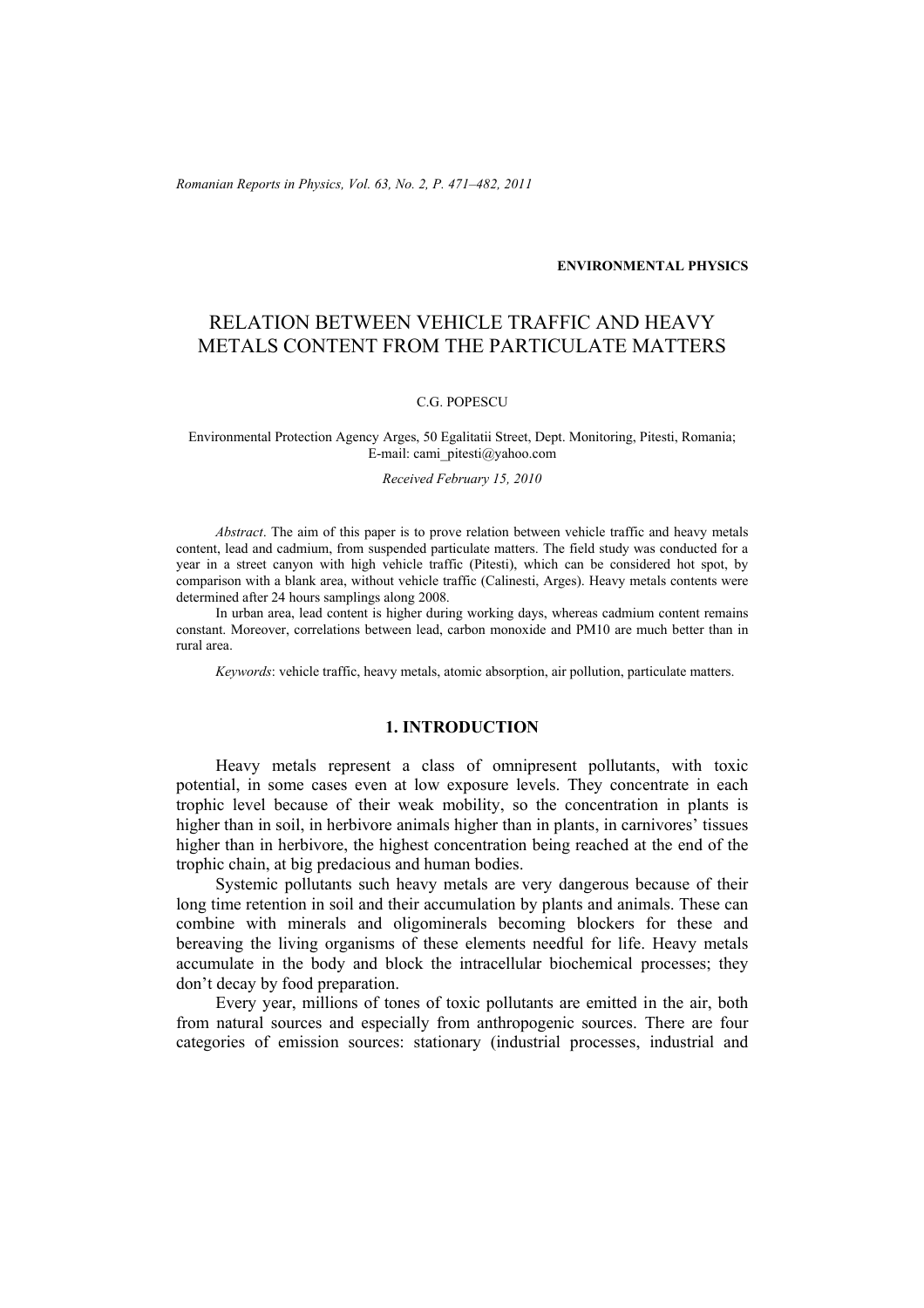domestic combustions); mobile (road and stationary traffic); natural (volcanic eruptions, forest fires); accidental pollutions (discharges, industrial fires) [10].

 In the most cases, heavy metals pollution is a problem associated with the intense industrialized areas. However, high vehicle traffic was proven to be one of the important heavy metals emissions sources. Zinc, copper and lead are three of the most common heavy metals emitted by vehicle traffic, totaling at least 90% from the total emitted quantity. Also, vehicle traffic is responsible for the emission of some small quantities of other metals, like nickel and cadmium [11].

 In urban areas the population is very numerous and the vehicle traffic is relatively high, so the exposure of people to the traffic related concentrations is significant. In the last years, the vehicle traffic increased especially in these areas. As a consequence, although there were implemented new techniques for controlling the emissions the urban air quality was not improved significantly. In cities with many tall buildings, placed on both sides of the street, the pollution level often does not comply with air quality standards.

#### **2. MATERIALS AND METHODS**

From all suspended particulate matters, which represent a complex mixture of very small particles and liquid drops, care is taken in particular to the PM10 fraction (aerodynamic diameter less than 10 microns). The emission sources are natural (volcanic eruptions, rocks erosion, sand storms, pollen dispersion) and anthropogenic (industrial activities, domestic combustions, power plants, vehicle traffic). It is known that in the urban areas about 80% from total quantity of PM10 is emitted by the vehicle traffic, due to wires friction on the road surface and incomplete combustions [6].

 The sampling of PM10 fraction was performed according to the standardized method: *EN 12341/1999 "Air Quality. Determination of the PM10 fraction of suspended particulate matter. Reference method and field test procedure to demonstrate reference equivalence of measurement methods"* [5]. The suspended particulate matters were collected on filters by 24 hours samplings, starting every day at 00.00 o'clock, with a constant flow of 2.3  $m^3/h$  (= 38.8 L/min), using a Tecora sampler equipped with an automatic filters changer. In order to eliminate any interference during measurements of heavy metals content in PM10, quartz filters were used.

 The filters charged with PM10 were digested by pressure disintegration in acid medium, so the heavy metals traces from particulate matters were transformed in solution. The equipment used was a Milestone Microwave Digestion System and the acid medium was a nitric acid – peroxide mixture [1]. In order to eliminate any interference it is recommended to use only ultra pure reagents and PTFE vessels, perfectly clean, hermetic closed with safety vents and PTFE tops.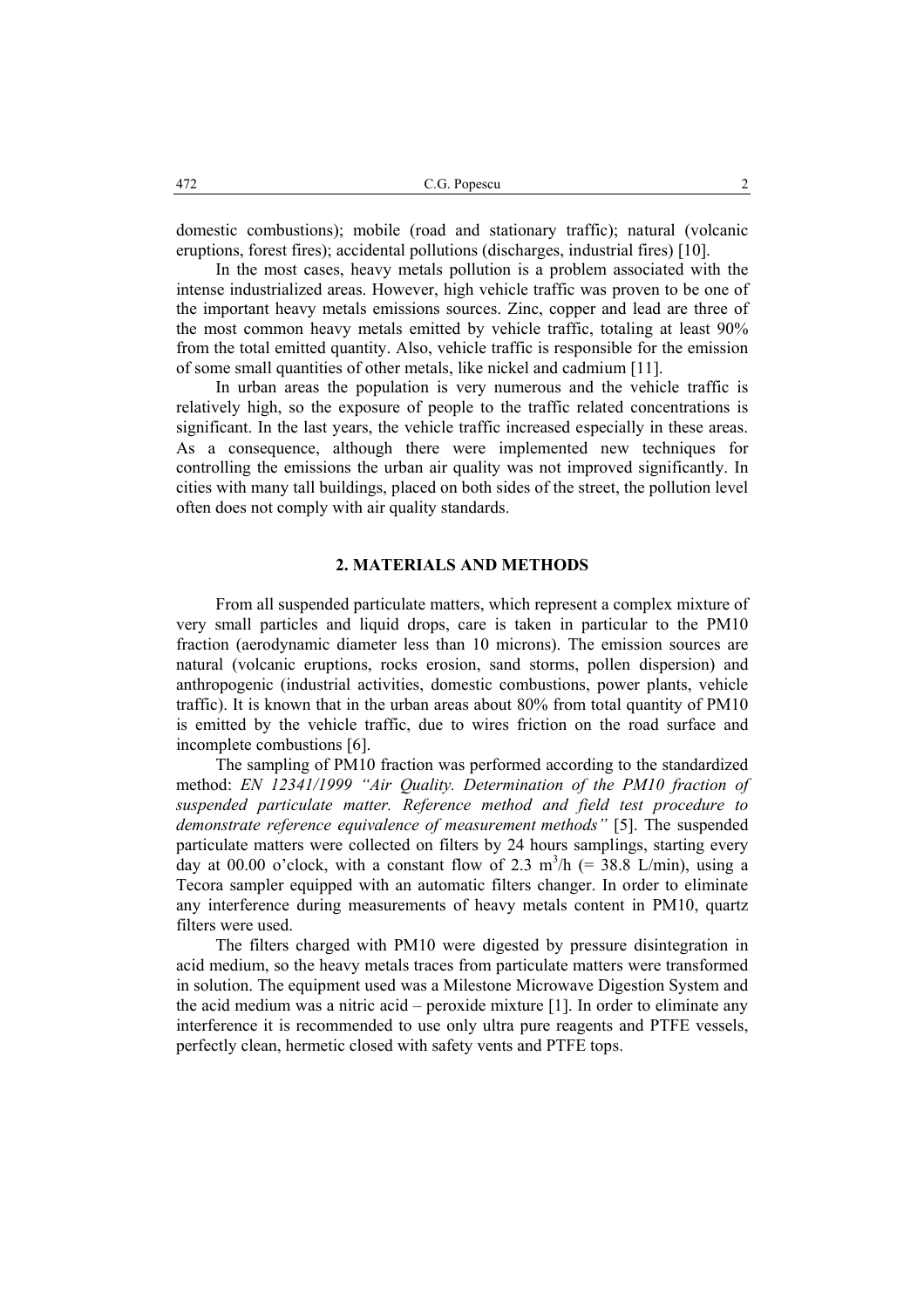The solutions resulted after this acid digestion were analyzed using the atomic absorption spectroscopy [9] according to the reference method *SR EN 14902/2007 "Ambient air quality. Standard method for the measurement of Pb, Cd, As and Ni in the PM10 fraction of suspended particulate matter"* [8].

 The field study was conducted for a year in a street canyon, which can be considered hot spot, by comparison with a blank area:

1. *Nicolae Balcescu Street, Pitesti* – an urban street with high vehicle traffic that can achieve frequently 60.000 transits in 24 hours, especially in the working days. Moreover, because of the tall buildings placed on both sides of the street the area is characterized by a strong effect of accumulation and keeping of pollutants – a street canyon.

2. *Calinesti village, Arges County* – a rural area, about 20 km east from Pitesti, with very low vehicle traffic and away from any industrial activities influence.

#### **3. RESULTS AND DISCUSSIONS**

### 3.1. HEAVY METALS THEORETICAL AIR EMISSIONS

 The annual quantities of **lead** and **cadmium** emitted by the vehicle traffic were calculated using the EMEP/CORINAIR Methodology [7] (Group 7 – Road Transport), starting with following input data: daily average vehicle traffic DAT [number of motor vehicles/24 hours], average running speed ARS [Km/h] and annual carburant consumption ACC estimated for each motor vehicle class [tones/year]. Daily average vehicle traffic DAT was determined from the vehicle traffic manual counts made in three-hour intervals in different days along the year. The results are presented in the Tables 1 and 2.

| Motor vehicle | Carburant  | <b>DAT</b> | <b>ARS</b> | <b>ACC</b>   | <b>Emission</b> (g/year) |                |
|---------------|------------|------------|------------|--------------|--------------------------|----------------|
| class         |            | [nr/24 h]  | [km/h]     | [tones/year] | Ph                       | C <sub>d</sub> |
| Cars          | Gasoline   | 45 500     | 40         | 1245         | 149.5                    | 12.45          |
|               | Diesel oil | 10 800     | 40         | 265          | $\theta$                 | 2.65           |
| Vans          | Gasoline   | 4 200      | 40         | 172          | 20.6                     | 1.72           |
| (<3.5 t)      | Diesel oil | 8 3 0 0    | 40         | 305          |                          | 3.05           |
| Tracks        | Gasoline   | 350        | 30         | 43           | $\theta$                 | 0.43           |
| <b>Buses</b>  | Diesel oil | 1400       | 30         | 215          |                          | 2.15           |
| TOTAL         |            |            |            | 170.1        | 22.45                    |                |

#### *Table 1*

Heavy metals calculated emissions – Nicolae Balcescu Street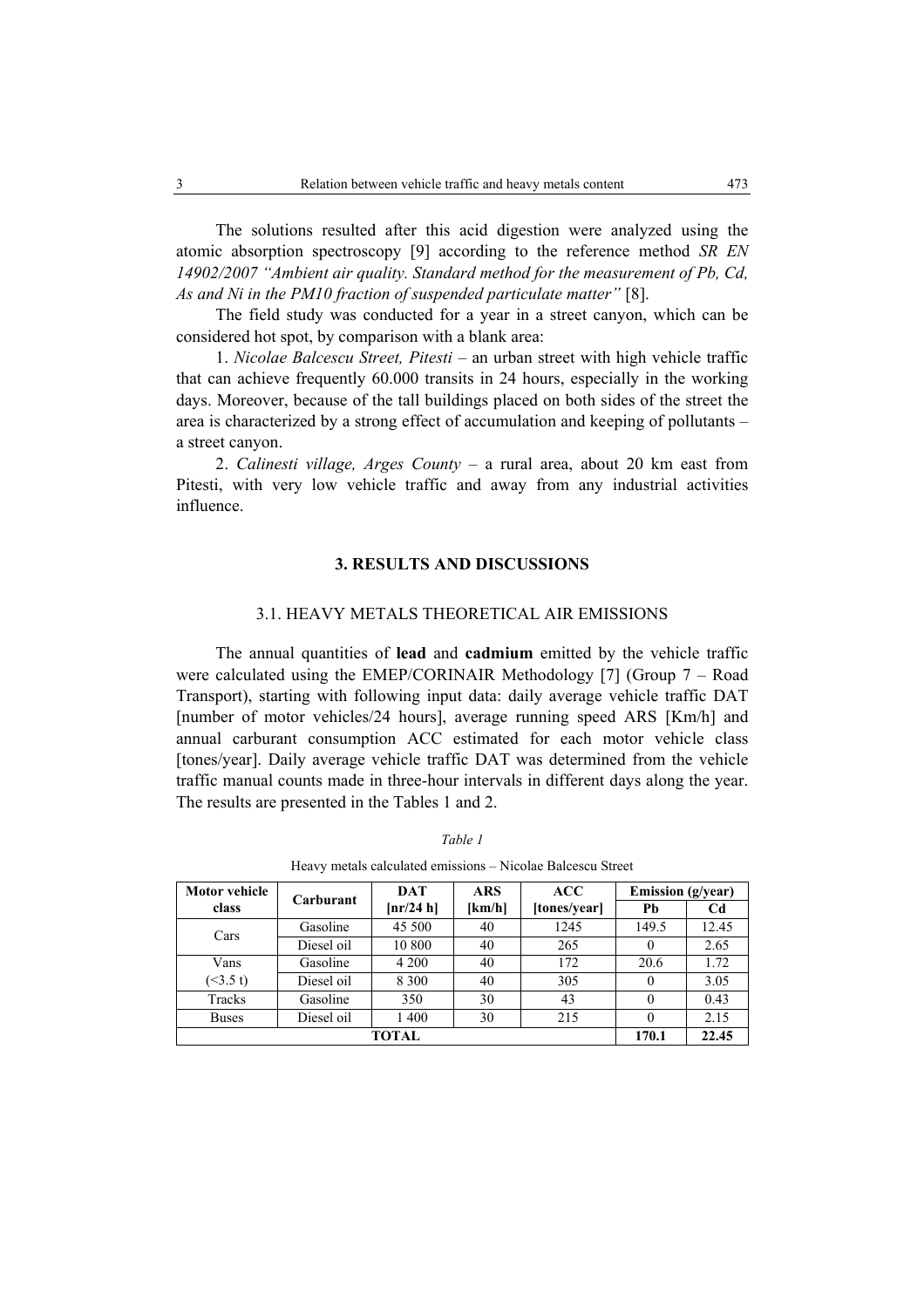| <b>Motor vehicle</b> | Carburant  | <b>DAT</b> | ARS    | ACC          | <b>Emission</b> (g/year) |        |
|----------------------|------------|------------|--------|--------------|--------------------------|--------|
| class                |            | [nr/24 h]  | [km/h] | [tones/year] | Pb                       | Cd     |
| Cars                 | Gasoline   | 80         | 50     | 1.64         | 0.197                    | 0.0164 |
|                      | Diesel oil | 25         | 50     | 0.50         |                          | 0.0050 |
| Vans                 | Gasoline   |            | 50     | 0.12         | 0.014                    | 0.0012 |
| $($ < 3.5 t)         | Diesel oil | 10         | 50     | 0.27         |                          | 0.0027 |
| Tracks               | Gasoline   |            | 40     | 0.18         |                          | 0.0018 |
| <b>Buses</b>         | Diesel oil | 2          | 40     | 0.18         |                          | 0.0018 |
| <b>TOTAL</b>         |            |            |        | 0.211        | 0.0289                   |        |

| Table 2                                               |  |
|-------------------------------------------------------|--|
| Heavy metals calculated emissions – Calinesti village |  |

So, vehicle traffic is really an important emission source for heavy metals, in urban area the calculated air emissions are about 10 times higher than in rural area.

# 3.2. EXPERIMENTAL

 The samples from the two studied areas drown along 2008 were analyzed by atomic absorption spectrometry in order to determine the **lead** and **cadmium** contents. An example with these filters charged with PM10 is shown in Fig. 1.



Fig. 1 – Quartz filters charged with PM10: 7T = blank filter, 10K = filter from blank area, 10F = filter from polluted area.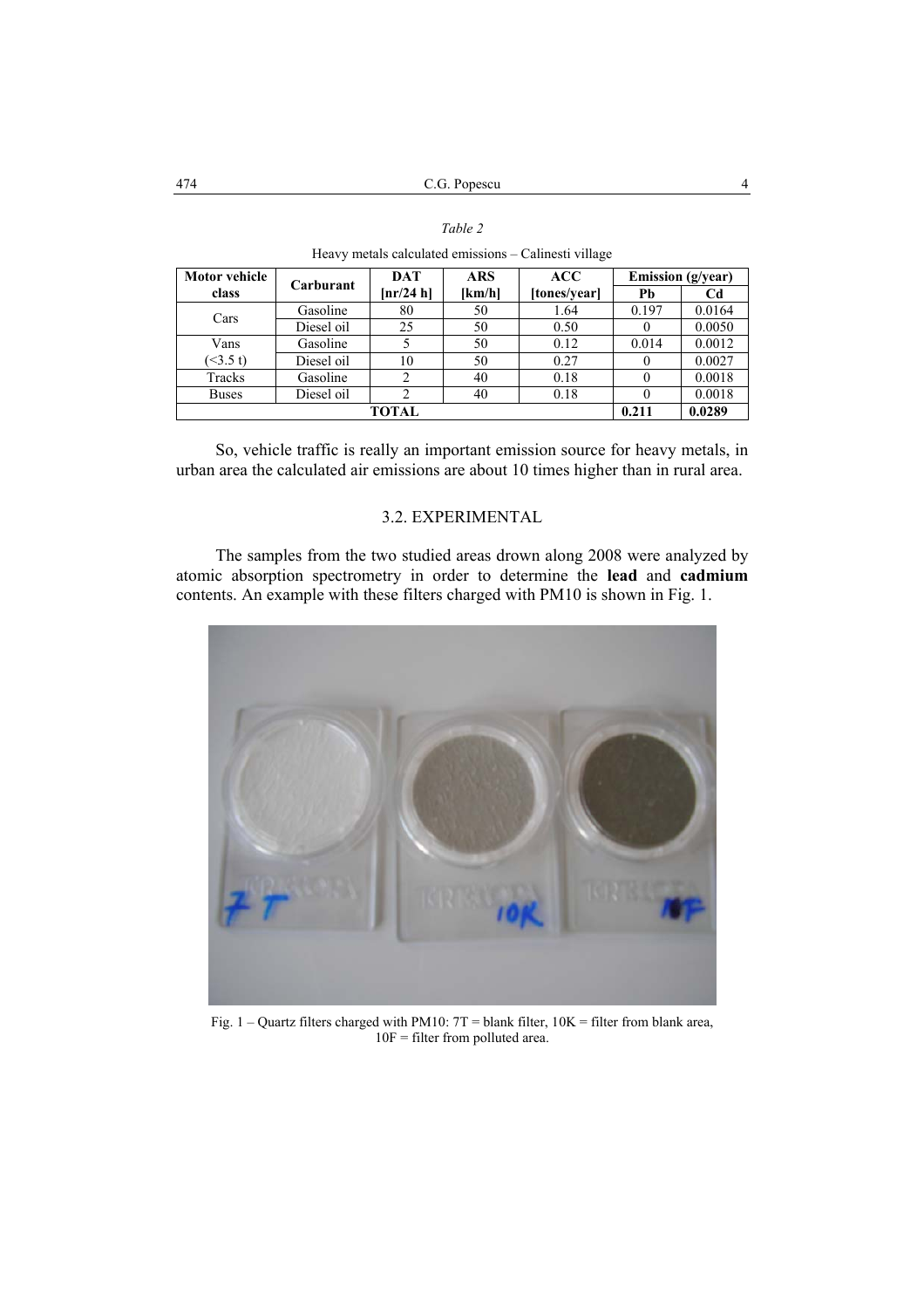Daily average values of **lead** contents in PM10 along 2008 are shown in Fig. 2.

The broken line represents the annual limit value for the human health protect according to the *Frame Directive nr.96/62/CE for the air quality evaluation and management* [2] and the *First Daughter Directive nr. 99/30/CE for the limit values for sulphur dioxide, nitrogen dioxide and oxides, particulate matters and lead in the atmospheric air* [3], both transposed by Romania in owner legislation.

 In urban area the daily average values of lead content exceed frequently the 0.5  $\mu$ g/m<sup>3</sup> limit value, especially during summer months, when vehicle traffic is higher and meteorological conditions favor the pollutant accumulation. In rural area these values are much lower and the slight increases during winter months are due to the solid combustible burning for domestic heating and the agricultural works in spring and autumn, such as stubbles burning.



Fig. 2 – Daily averages of lead content in PM10 – 2008.

 The weekly variation of lead content obtained by calculation of the average values for each week day (from Monday to Sunday) in 2008 is plotted in Fig. 3.

 In urban area the lead content values were higher in working days (from Monday to Friday) relative to the week-end (Saturday and Sunday). That is why because Nicolae Balcescu street in Pitesti is not a national way, but an urban facilities street, so the vehicle traffic variation is intense influenced by the people's circulation between working places and their houses.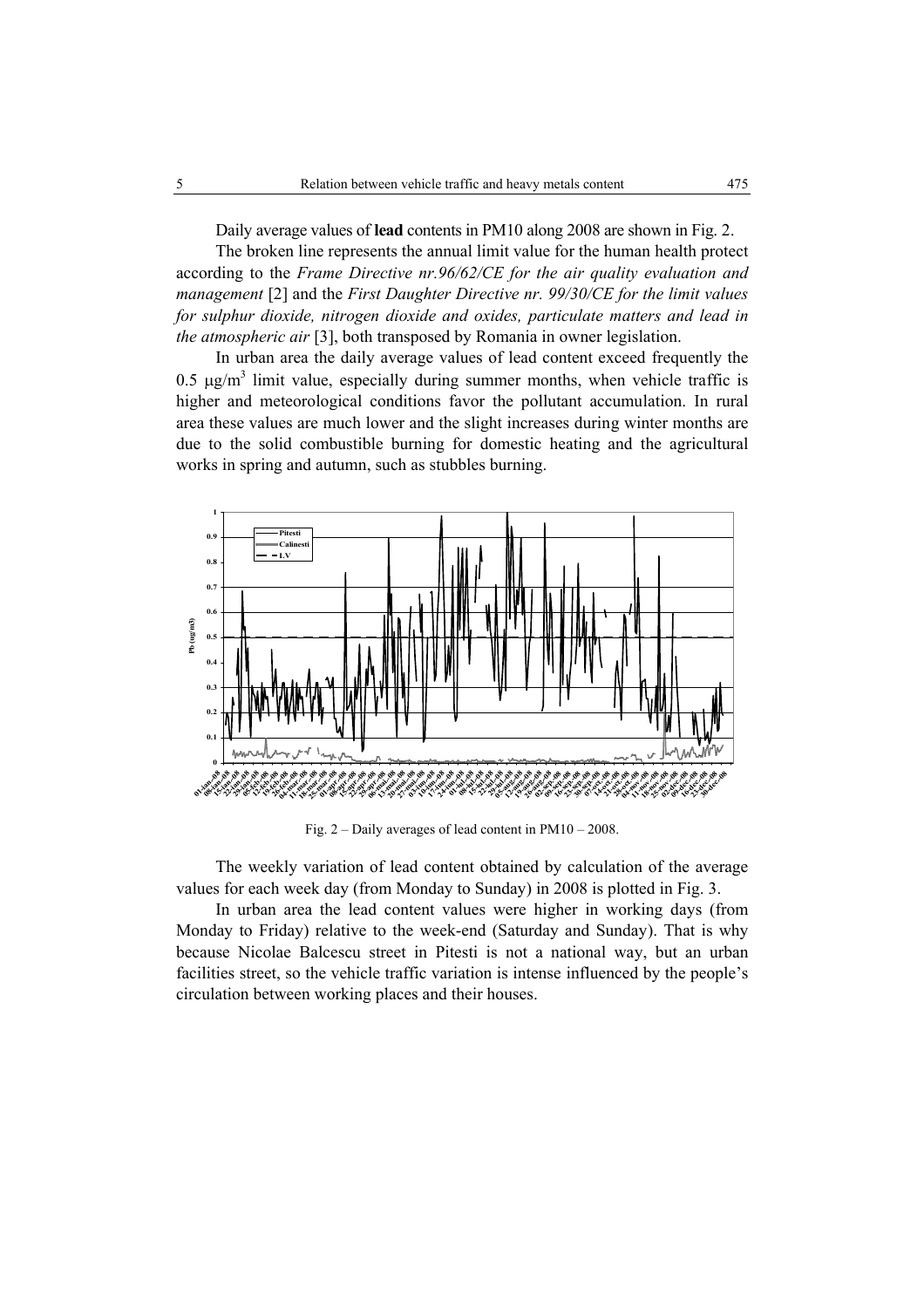

Fig. 3 – Daily averages of lead content in PM10 – weekly variation.

Contrariwise, in rural area the lead content hasn't a weekly variation, the values being about constant along the whole week. This fact is due to the absence of vehicle traffic, the principal activities being domestic and agricultural.

The annual average values for lead content are presented in Table 3.

| The annual average of lead contents |  |  |  |
|-------------------------------------|--|--|--|
|-------------------------------------|--|--|--|

| Area                | Nicolae Balcescu       | Calinesti Village, | <b>Annual limit value</b> |
|---------------------|------------------------|--------------------|---------------------------|
|                     | <b>Street, Pitesti</b> | Arges              | according to legislation  |
| Value $(\mu g/m^3)$ | .) 3841                | 0.0190             |                           |

 So, in 2008 the annual average of lead contents in PM10 comply with air quality standards in the both areas, but the value obtained in urban area is about 20 times higher than in rural area, and that is certainty due to the vehicle traffic.

 Daily average values of **cadmium** contents in PM10 along the 2008 year are shown in Fig. 4.

 The broken line represents the annual limit value for human health protect according to the *Frame Directive nr.96/62/CE for the air quality evaluation and management* [2] and the *Forth Daughter Directive nr.2004/107/EC for the evaluation of arsenic, cadmium, mercury, nickel and polycyclic aromatic hydrocarbons in the ambient air* [4], both transposed in Romanian legislation.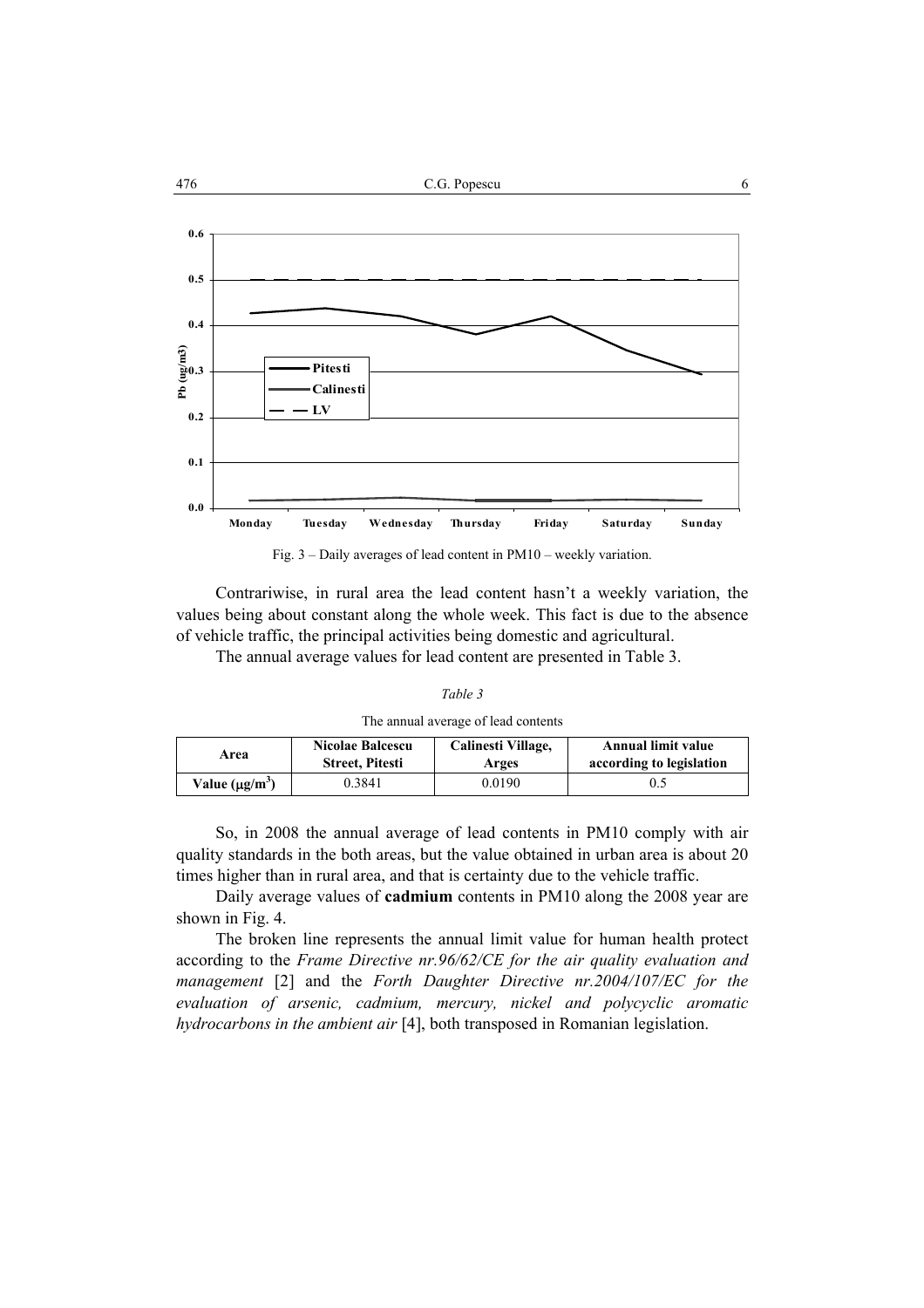

Fig. 4 – The variation of daily average cadmium content in PM10 – 2008.

 In urban area the daily average values of cadmium content don't exceed the limit value, but slight higher during summer months, when the vehicle traffic is higher and the meteorological conditions favor the pollutant accumulation.

 In rural area the obtained values are much lower and the slight increases during winter months are due to the solid combustible combustion used for domestic heating and the agricultural works in spring and autumn.

 The weekly variation of cadmium content in the two studied areas is shown in Fig. 5.

 It can be observed that, unlike lead content weekly variation, the cadmium content values are about constantly along the whole week, in the both studied areas. That is why because the cadmium content in air is not intense influenced by the vehicle traffic, the last being not a major emission source for this heavy metal.

The annual average values for cadmium content are presented in the Table 4.

 So, in 2008 the annual average of cadmium contents in PM10 comply with air quality standards in the both areas, but the value obtained in urban area is about 1.5 times higher than in rural area, and that is equally due to the vehicle traffic and industrial activities.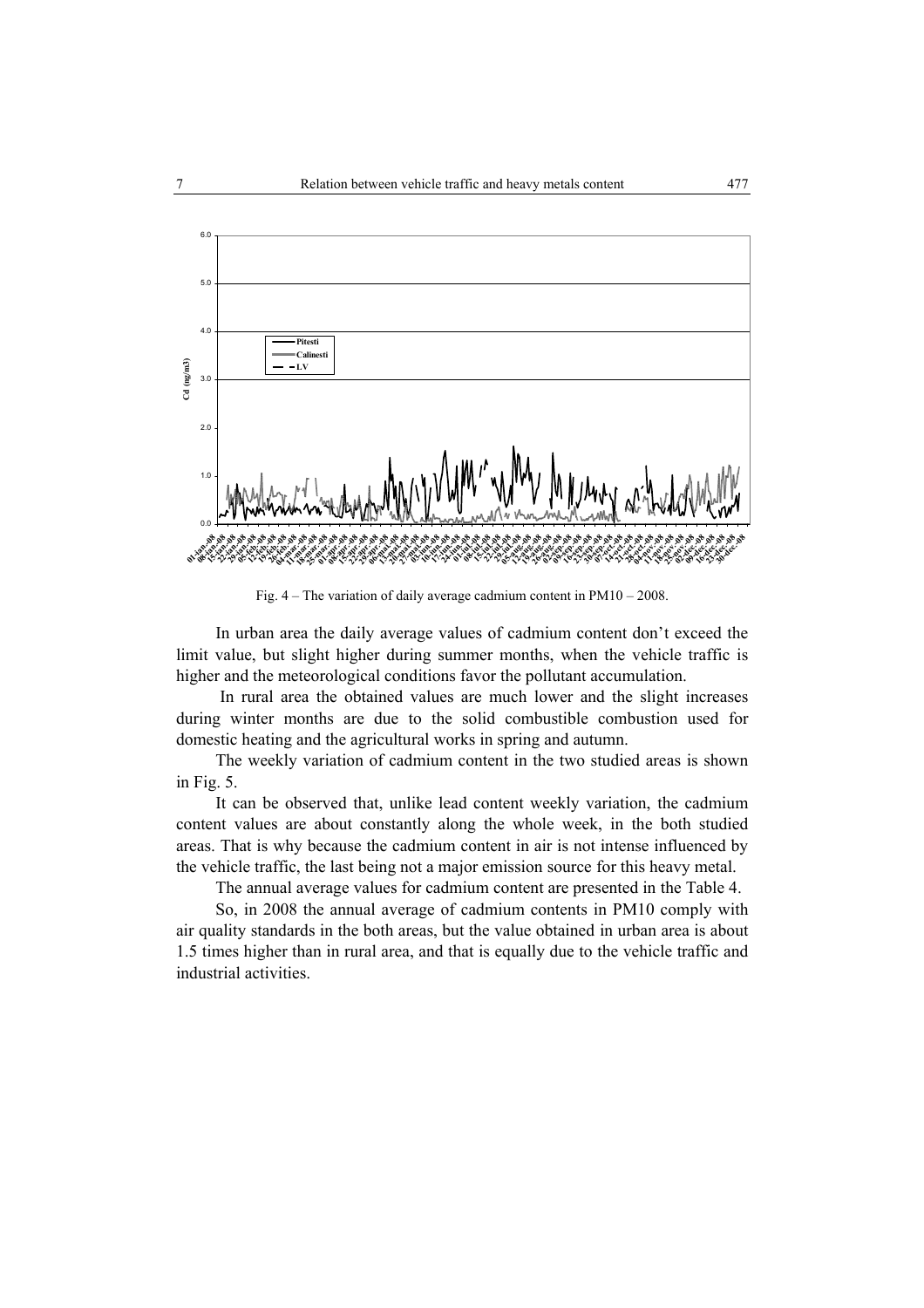

Fig. 5 – Daily averages of cadmium content in PM10 – weekly variation.

|--|--|--|

The annual average of cadmium contents

| Area            | <b>Nicolae Balcescu</b> | Calinesti Village, | <b>Annual limit value</b> |
|-----------------|-------------------------|--------------------|---------------------------|
|                 | <b>Street, Pitesti</b>  | Arges              | according to legislation  |
| Value $(ng/m3)$ | 0.5253                  | 0 3296             |                           |

# **4. SUMARY AND CONCLUSIONS**

 It is known that vehicle traffic is the most important source for carbon monoxide CO, pollutant emitted by vehicle engines during theirs running. So, in order to prove the relation between vehicle traffic and heavy metals content in PM10, the correlations between different pollutants were plotted in Figs. 6–11.

 First, in Fig. 6 it can see a very good correlation between the quantities of particulate matter – PM10 fraction and the CO concentrations measured in Nicolae Balcescu Street, Pitesti. That is why because in the urban areas the vehicle traffic is considered to be a major emission source for PM10, about 80% from total quantity being due to this activity.

But then, Fig. 7 shows a very poor correlation between the same two pollutants in Calinesti village, because in this area there are another PM10 emission sources, like solid combustible burning, agricultural activities.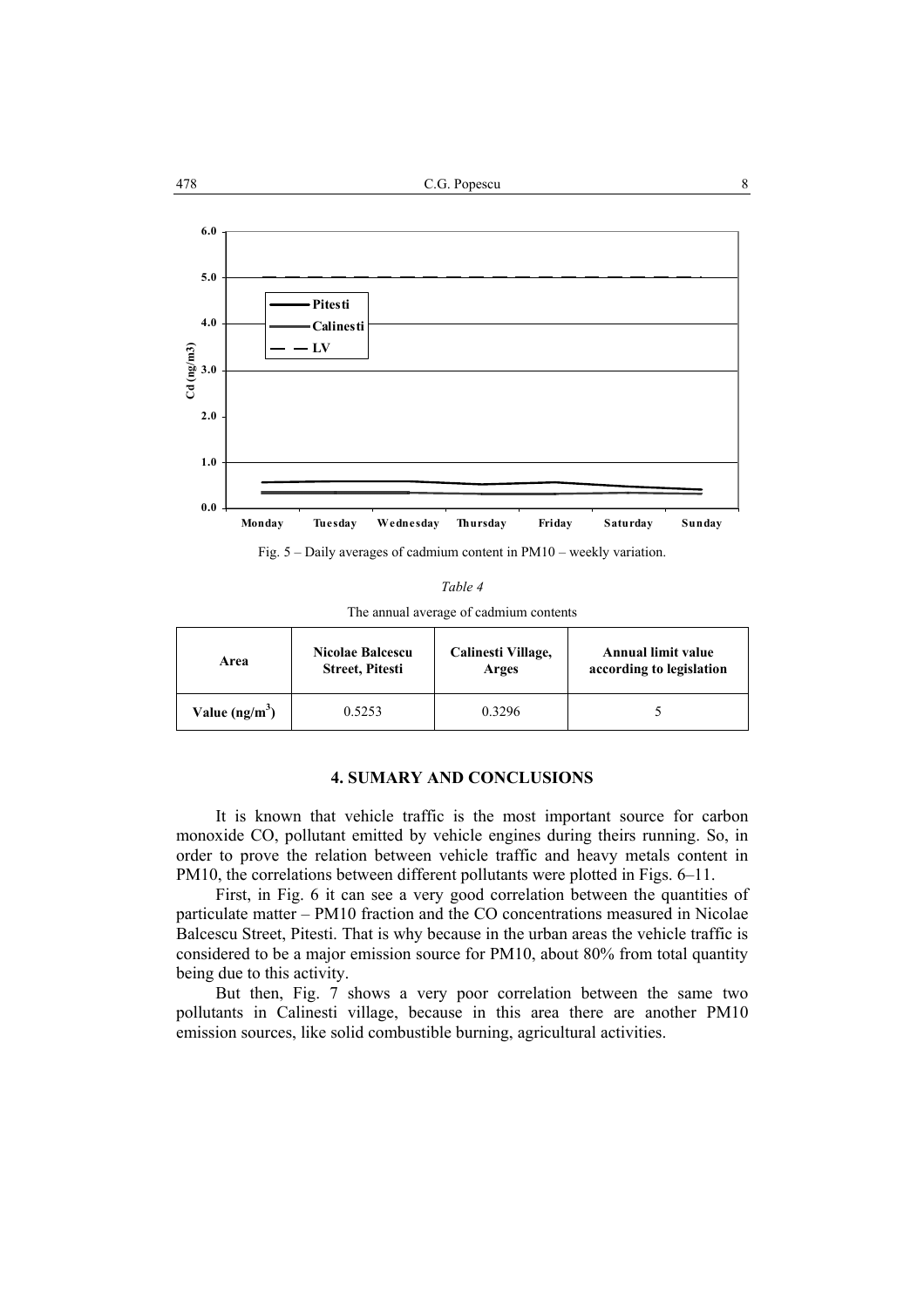

Fig. 6 – The correlation between PM10 and CO measured concentrations in urban area.



Fig. 7 – The correlation between PM10 and CO measured concentrations in rural area.

 Then, in Fig. 8 it can see a relatively good correlation between the lead contents in PM10 and the CO concentrations measured in the urban area, so vehicle traffic is a major emission source for lead, too. Contrariwise, in the rural area was proven a poor correlation between these two pollutants (see Fig. 9), due to others emission sources.

 Finally, Figs. 10–11 show poor correlations between the cadmium contents in PM10 and the CO measured concentrations obtained in both areas, so vehicle traffic is a minor emission source for cadmium and it is possible to be another cadmium source around, such as industrial activities, respectively solid combustible burning.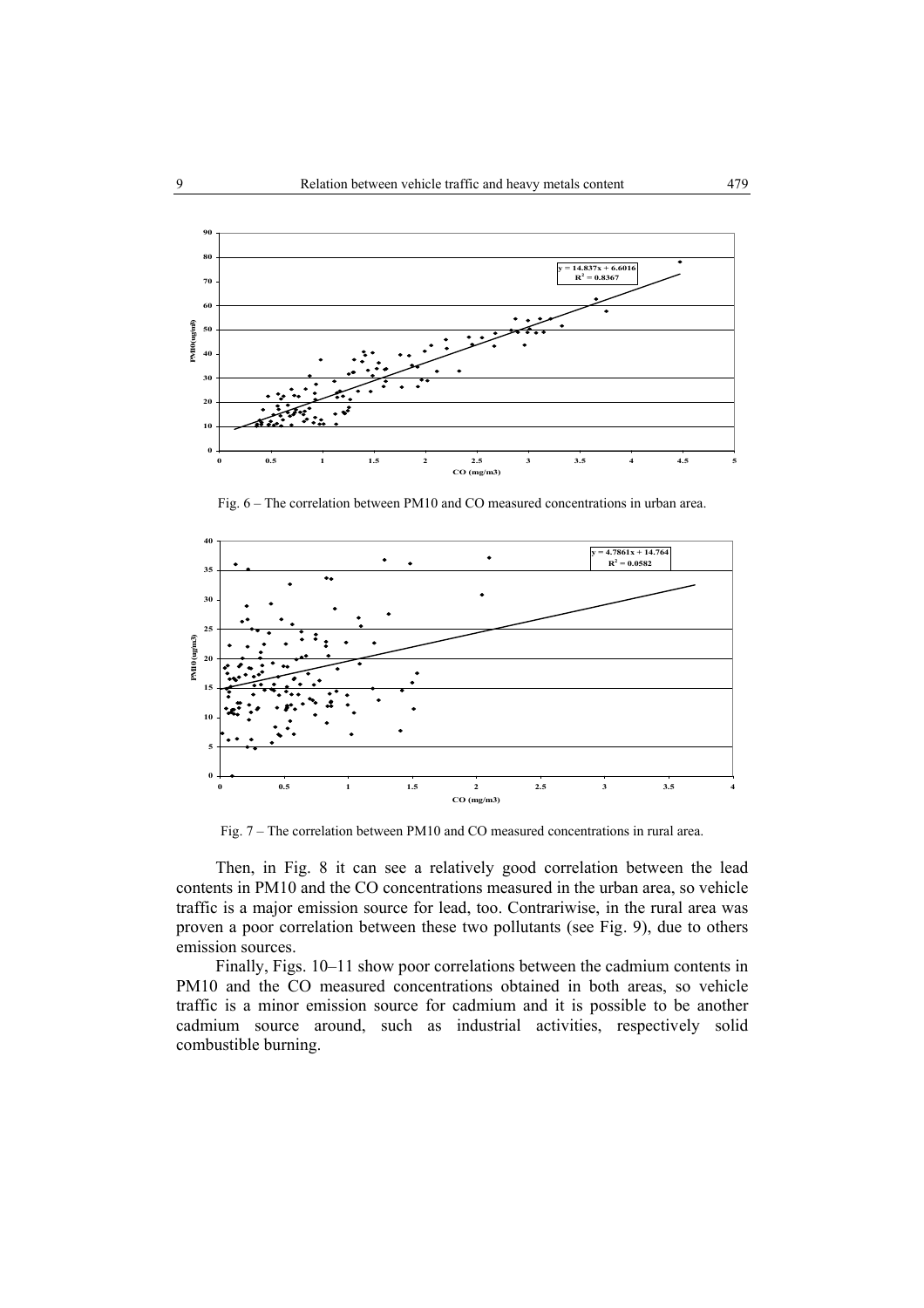





Fig. 9 – The correlation between lead and CO measured concentrations in rural area.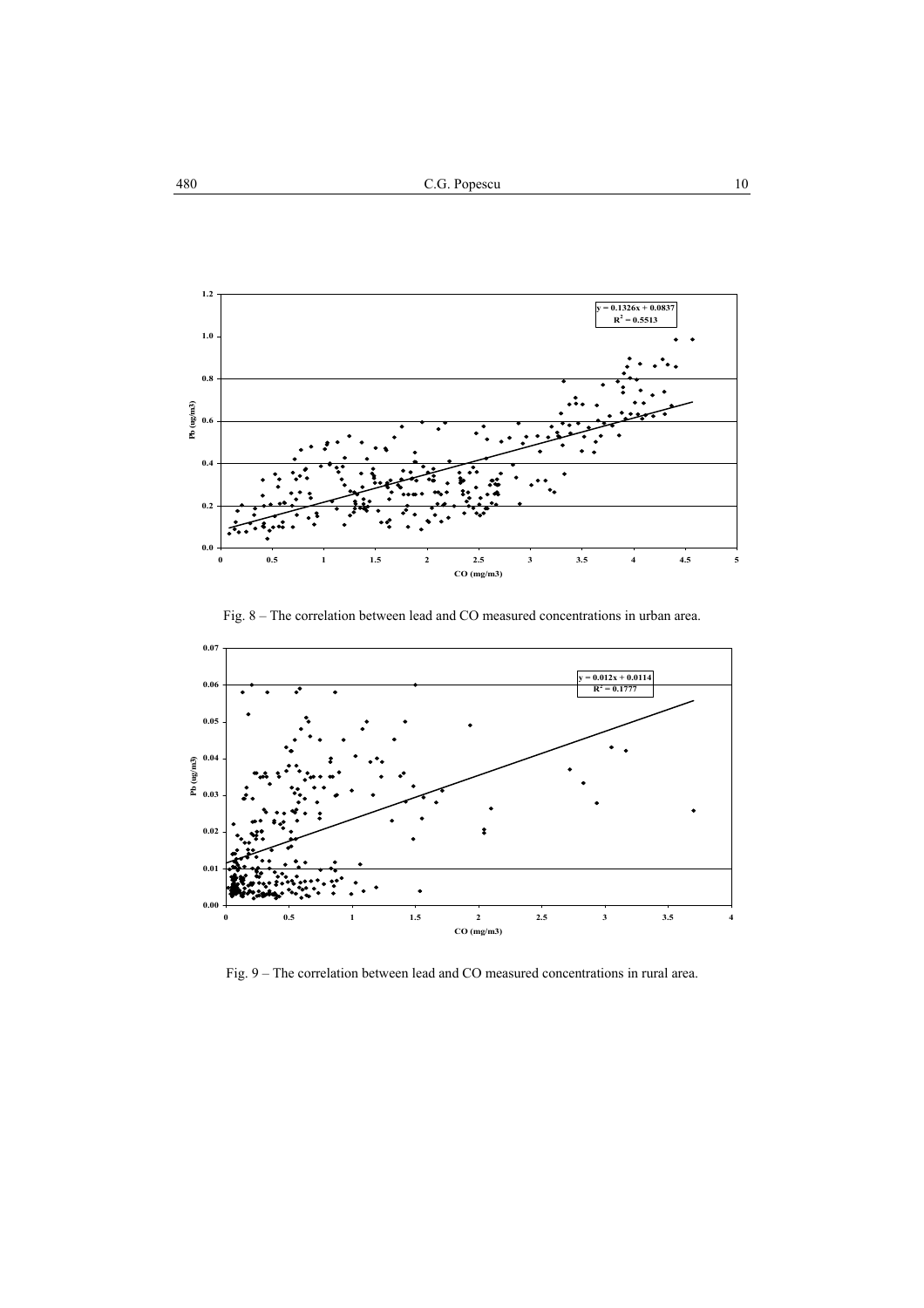

Fig. 10 – The correlation between cadmium and CO measured concentrations in urban area.



Fig. 11 – The correlation between cadmium and CO measured concentrations in rural area.

Conclusively, as a result of this study there are the following conclusions:

The annual average of lead content in PM10 particulate matter is about 20 times higher in urban area than in rural area (blank), relative to cadmium content that is only 2 times higher. This fact is certainty due to the vehicle traffic that emits much more lead than cadmium.